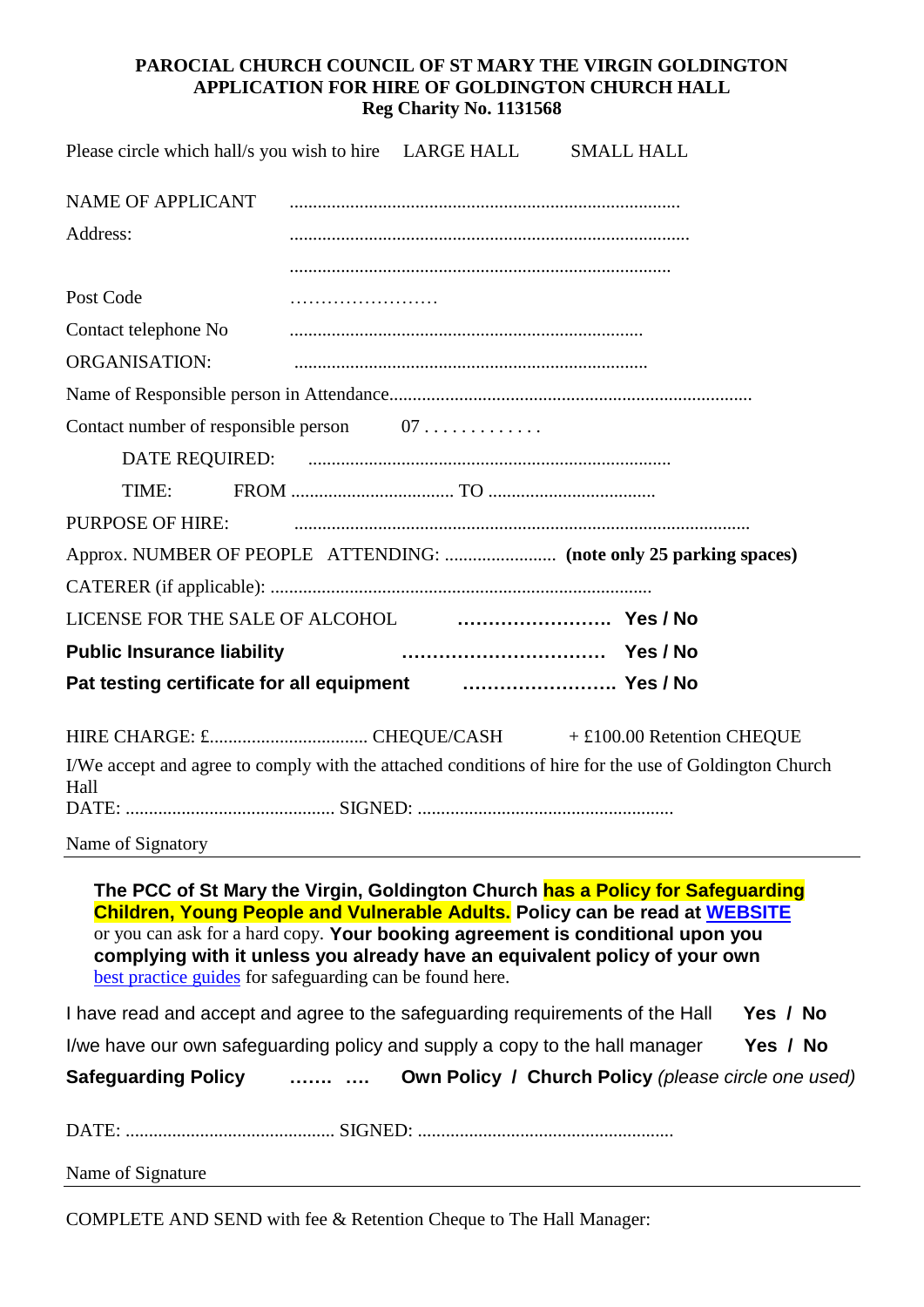# **SAFEGUARDING For ALL Hirers**

**The Parochial Church Council of St. Mary the Virgin, Goldington, Parish Church has a Policy for Safeguarding Children, Young People and Vulnerable Adults. A copy is attached. Your booking agreement is conditional upon you complying with it unless you already have an equivalent policy of your own.**

**You are required to ensure that children, young people and vulnerable adults are protected at all times, by taking all reasonable steps to prevent injury, illness, loss or damage occurring; and that you carry full liability insurance for this.**

# **In particular this means that for organisations hiring the hall:**

- you will comply with the Safeguarding Policy for children and young people or vulnerable adults unless you already have an equivalent; Policy can be read/download from [Church Website.](../../Safeguarding/Promoting%20a%20safe%20church.doc)
- you will provide the church with a copy of your organisation's Safeguarding Policy/ies or if you do not have one adopt the [current parish policy;](https://www.stmarygoldington.org.uk/cofe-policy-statement%20Promoting%20a%20Safer%20Church%20Policy%20Statement.pdf) [best practice guides](https://www.stmarygoldington.org.uk/What)
- you will recruit safely all current paid and voluntary workers who work with children and/or vulnerable adults, by obtaining satisfactory disclosures from the Disclosure and Barring Service where eligible, and keeping records of dates and disclosure numbers indefinitely;
- you will keep a list of the names of all paid and voluntary workers with regular and direct contact with children/vulnerable adults , and update it annually;
- you will always have at least two leaders over the age of 18 years in any group of children and young people, no matter how small the group;
- no person under the age of 18 years will be left in charge of any children or young people of any age;
- no child or group of children or young people should be left unattended at any time;
- a register of children, young people or vulnerable adults attending the activity will be kept securely. This will include details of their name, contact details of parent/guardian/carer etc., date of birth and next of kin;
- you will immediately (within 24 hours) inform the Parish Safeguarding Officer of:
- (a) the occurrence of any incidents or allegations of abuse or causes of concern relating to members or leaders of your organisation, and contact details for the person in your organisation who is dealing with it
- (b) any known offenders against children or vulnerable adults seeking to join your membership, and manage such allegations or agreements with offenders in co-operation with statutory agencies, and with the church.

# **The Parish Safeguarding Officer for St Mary the Virgin Church is: Cathy Sanderson E-mail:cathy.sanderson@hotmail.co.uk Tel. No: 01234 346889 or 07870 6796999**

# **Declaration**

| I agree to abide by appropriate safeguarding procedures. I understand that my booking   |  |  |  |  |
|-----------------------------------------------------------------------------------------|--|--|--|--|
| agreement may be terminated in the event of my failing to comply with these procedures. |  |  |  |  |
|                                                                                         |  |  |  |  |
|                                                                                         |  |  |  |  |
| Please sign two copies, one to be retained by the church, and one by the organisation   |  |  |  |  |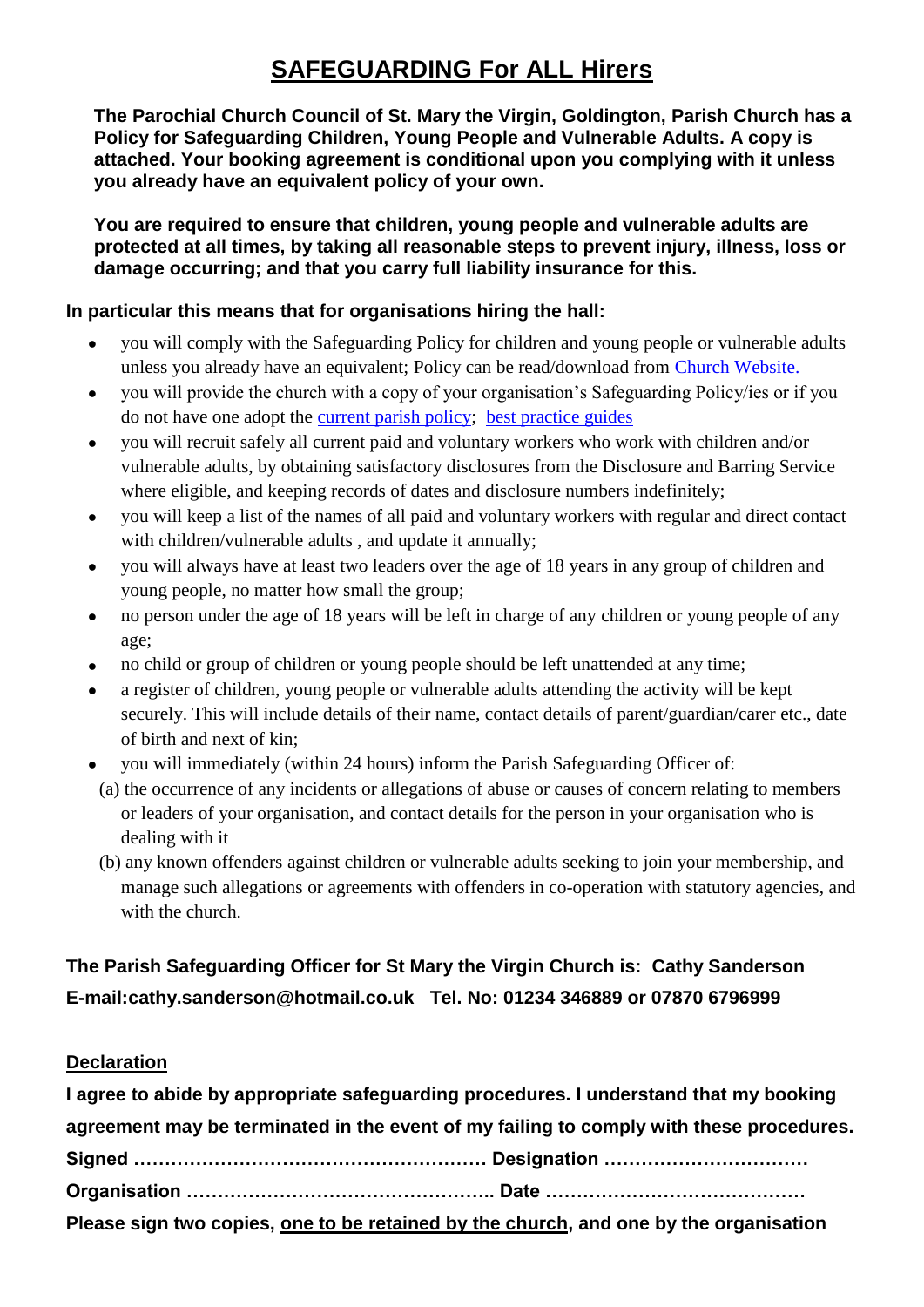#### **PAROCIAL CHURCH COUNCIL (PCC) OF ST MARY THE VIRGIN GOLDINGTON Reg Charity No. 1131568 CONDITIONS OF USE OF THE CHURCH HALL ~ LARGE or SMALL**

- 1. An application to use the hall shall be made on an application form supplied by the Hall Manager or downloaded from the website.
- 2. The application must be accompanied by the hire charge agreed with the Hall Manager. A deposit of  $\pounds100$  WILL be requested by the hall manager to cover any failings to comply with the conditions of hire of the premises.
- 3. The hall is not available for hire on Good Friday, Easter Sunday, Christmas Eve, Christmas Day or Boxing Day or Sundays after 5pm.
- 4. The Parochial Church Council (PCC) and the Hall Manager reserve the right to refuse any application to use the church hall and shall not be required to give grounds for such refusals.
- 5. The PCC does not accept liability for any loss, damage or injury to persons or property unless caused by an act or omission of the PCC or any person acting for it and the person hiring the hall (the hirer) shall indemnify the PCC, Vicar and Church Wardens of St Mary's Goldington against any claim whatsoever.
- 6. The hirer shall not carry out or permit to be carried out any alterations or adaptations of any electrical installation in the hall. Nor shall the hirer affix or permit to be affixed any bill, poster or advertisement or any other matter to any part of the hall without the consent of the Hall Manager.
- 7. The hirer shall not introduce or allow to be introduced any furniture or equipment without the prior consent of the Hall Manager and any items permitted shall be removed by the end of the period of hire
- 8. The hirer must prove to the Hall Manager that all electrical equipment used in the hall has been PAT tested.
- 9. Bouncy Castles may be used in the hall or paddock provided that owner of the equipment has adequate public liability insurance.
- 10. The hirer shall observe all the conditions and restrictions contained in the PREMISES LICENCE which is displayed in the hall foyer.
- 11. The Church Hall is insured for a maximum of 150 people. Up to 100 people can be seated on chairs.
- 12. The hall is subject to a noise abatement order served on us by the Council. The hirer shall not permit the use of amplified music exceeding the sounds cut-out system in the hall. The sound cut out when triggered will cut power to the hall user. An amber and red light are warnings that the sound level is approaching the cut off point. The main door should be kept closed when music is being played.
- 13. Should complaints be received about noise or the hirer break the NOISE ABATEMENT order this could result in a serious fine for the hirer.
- 14. The Premises Licence does not permit the sale of alcoholic beverages. If the hirer wants to sell alcoholic drinks the hirer must obtain a licence to do so from the Council. A copy of the licence must be given to the Hall Manager prior to the event. Hirers may pour alcoholic drinks for their guests on the premises provided no charge is raised.
- 15. The hirer shall not admit or allow any persons under the influence of drink or drugs to remain in the hall.